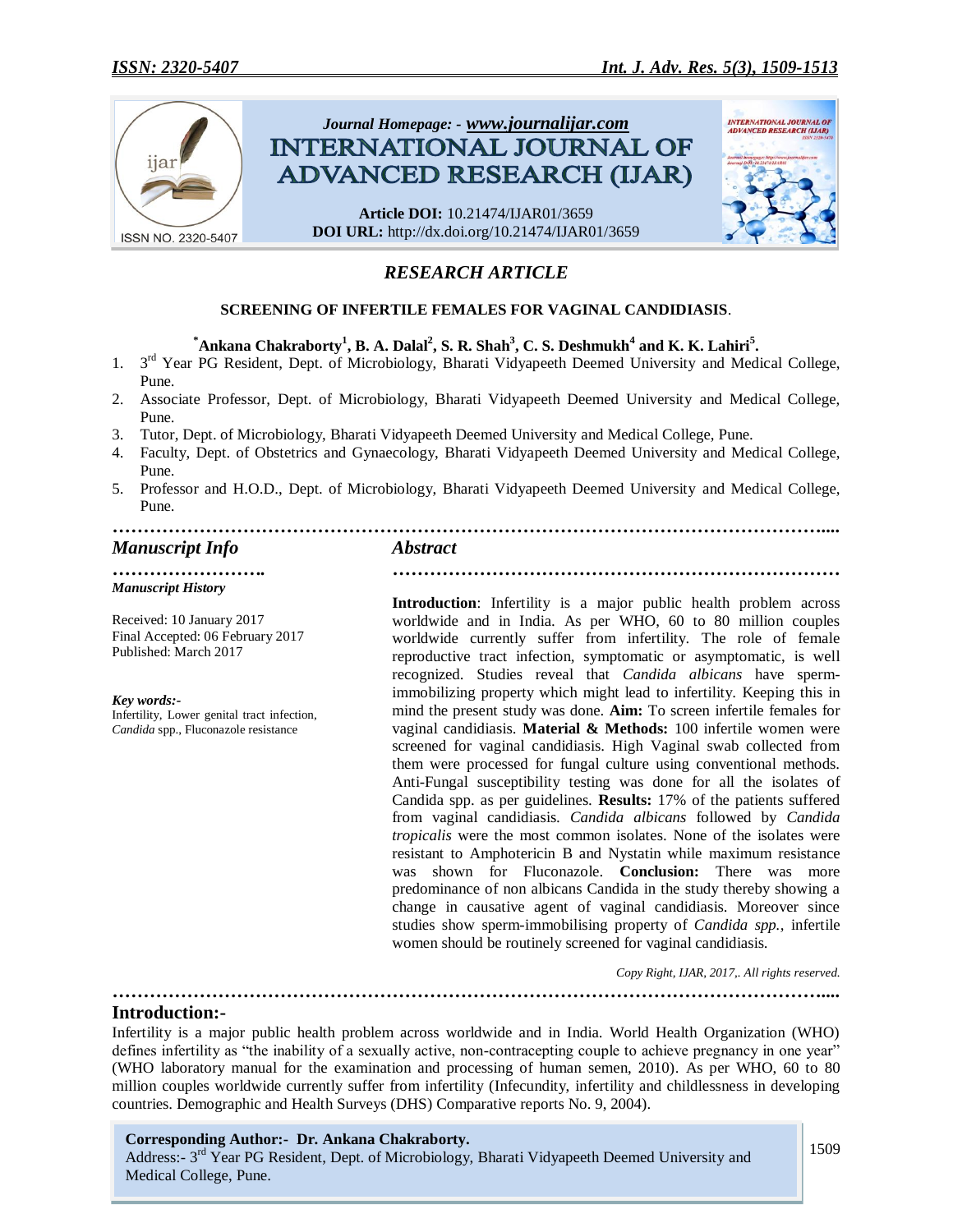Besides other causes of female infertility, the role of female reproductive tract infection is well recognized. Infections may be in the form of Pelvic Inflammatory diseases (PID) or lower genital tract infection, either of which can be asymptomatic or symptomatic. These infections need to be diagnosed and treated properly to set the patient free from the grasp of infertility. Candida infection plays an important role in this regard. As per studies, *Candida albicans* have sperm-immobilizing property (Harpreet & Vijay, 2015; and Tian et al., 2007). When the spermimmobilizing strains of *Candida albicans* were intravaginally inoculated into female mice, it showed 100% decrease in fertility in all groups as compared with control mice. Moreover, since no clinical or histopathological changes were observed in the reproductive organs, colonization of the genital tract with sperm-impairing micro-organisms could be the reason behind female infertility (Harpreet & Vijay, 2015). As per Mathur et al.(Mathur et al.,1980), patients with chronic vaginal candidiasis of at least 5 years duration showed high titres of auto-antibodies to ovary which may be due to the presence of one or more cross-reactive antigens on ovarian follicle and *Candida* spp. Thus chronic vaginal candidiasis may be associated with decreased ovarian function, thereby affecting the fertility outcome.

In view of this, our study was carried out to evaluate vaginal candidiasis in infertile females.

## **Material and Methods:-**

It was a cross sectional study carried out for a period of one year (2014-2015) in a Tertiary care teaching hospital in Western India. The study was approved by the institutional ethics committee. A total of 100 married reproductive age group females  $(18 - 49$  years) attending infertility clinic, with the exception of those receiving antibiotic and antifungal therapy in previous one month, were included in the study. A questionnaire covering demographic data, menstrual history, contraceptive use, recent antibiotic use, medical history & history of vaginitis and infertility was completed for each of the participants. After taking consent, High Vaginal swab (HVS) was collected under speculum examination using sterile swab.

KOH (10%) mount was prepared to detect presence of *Candida*. A gram stained smear was examined for the composition of bacterial morphology and presence of yeasts and leukocytes. All the specimens were inoculated on Sabouraud Dextrose Agar (SDA) which was incubated at 37˚C. In case of growth, discrete colonies were picked and processed further for identification using conventional methods like Germ Tube Test (GTT), Chrome agar, Corn Meal Morphology.

Antifungal susceptibility testing was done by disc diffusion method as per guidelines (NCCLS May 2004). Antifungal agents used for susceptibility testing (HIMEDIA Hexa Antimyco-01) are mentioned in Table 1. Antifungal susceptibility pattern was interpreted as per NCCLS (NCCLS May 2004) and manufacturer's guidelines.

| Sr. No.  | Antifungal agent | <b>Dose</b> |  |  |
|----------|------------------|-------------|--|--|
|          | Fluconazole      | $25 \mu g$  |  |  |
| <u>.</u> | Ketoconazole     | $10 \mu g$  |  |  |
|          | Itraconazole     | $10 \mu g$  |  |  |
|          | Nystatin         | 100 units   |  |  |
| J.       | Amphotericin B   | 100 units   |  |  |
|          | Clotrimazole     | $10 \mu g$  |  |  |

**Table 1:-** Antifungals used for susceptibility testing

## **Results**:-

The various findings of our study were analysed as follows. Out of 100 patients, Candida spp. was isolated from 17 of them. Among the fungal isolates of our study, *Candida albicans* (35.3%) was the most predominant fungal isolate followed by *Candida tropicalis* (29.4%). The distribution of various Candida spp. was as shown in Fig 1. The resistance pattern of the isolates was as shown in Fig 2.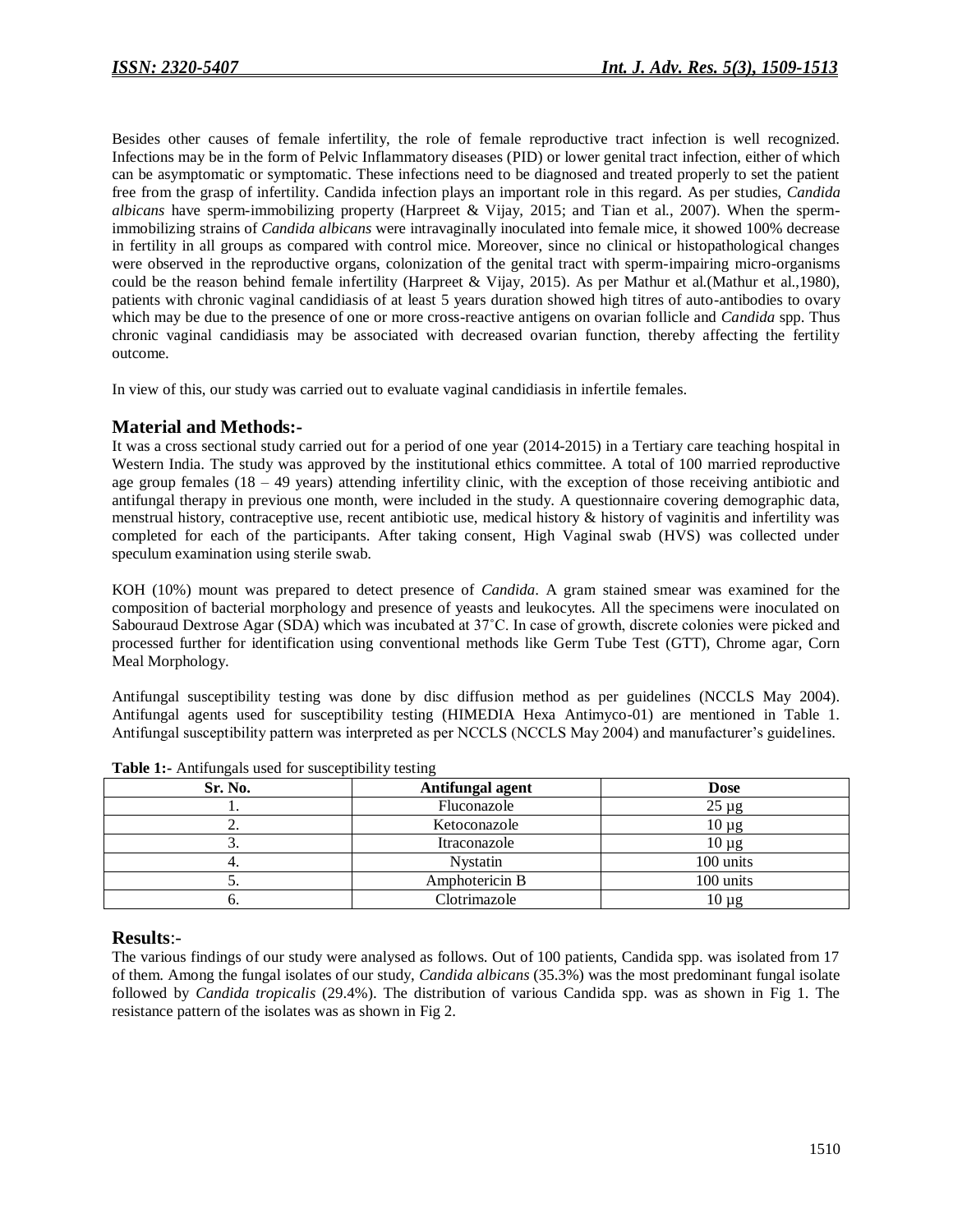

**Fig 1:-** % distribution of *Candida* spp



**Fig 2:-** Anti-fungal resistance pattern

## **Discussion**:-

In our study, *Candida* **spp** was isolated from 17% of the cases which is bit higher than that reported by Rodriguez et al. (Rodriguez et al., 2001). Ghiasi et al. (Ghiasi et al., 2014) and Gupta et al. (Gupta et al., 2014) had shown prevalence of *Candida* spp. as low as 1.4% and 5.9% respectively. Unlike our study, other studies showed prevalence of *Candida* spp. as high as 22%, 25%, 30.8% and 43.5% (Saleh, 2010; Okonofua et al., 1995; Paul et al., 2011; Ogiogwa et al., 2012).

*Candida albicans* (35.3%) was the most common fungal isolate which is similar to results of the study done by Verghese et al. (Verghese et al., 2001). In our study, *Candida tropicalis* (29.4%) was the second most predominant fungal isolate, unlike Verghese et al. (Verghese et al., 2001) where the second most common isolate was *Candida glabrata*. *Candida krusei* constituted 5.9% of the fungal isolates in our study which is similar to Verghese et al. (Verghese et al., 2001).

Broadly speaking, none of *Candida* spp. in our study showed resistance to Amphotericin B and Nystatin. Maximum resistance was shown for Fluconazole followed by Ketoconazole, Itraconazole and Clotrimazole. Unlike our study, Fluconazole was the drug of choice for vaginal candidiasis in another study (Khan & Rakshanda, 2010). As per Gandhi et al. (Gandhi et al.,2015), antifungal susceptibility pattern showed that *Candida* isolates were more sensitive to Amphotericin –B (98.36%) and Nystatin (100%), compared to that of Clotrimazole (79.5%) and Azoles like Fluconazole (79%), Itraconazole (52%) and Ketoconazole (76%). As per Verghese et al. (Verghese et al.,2001),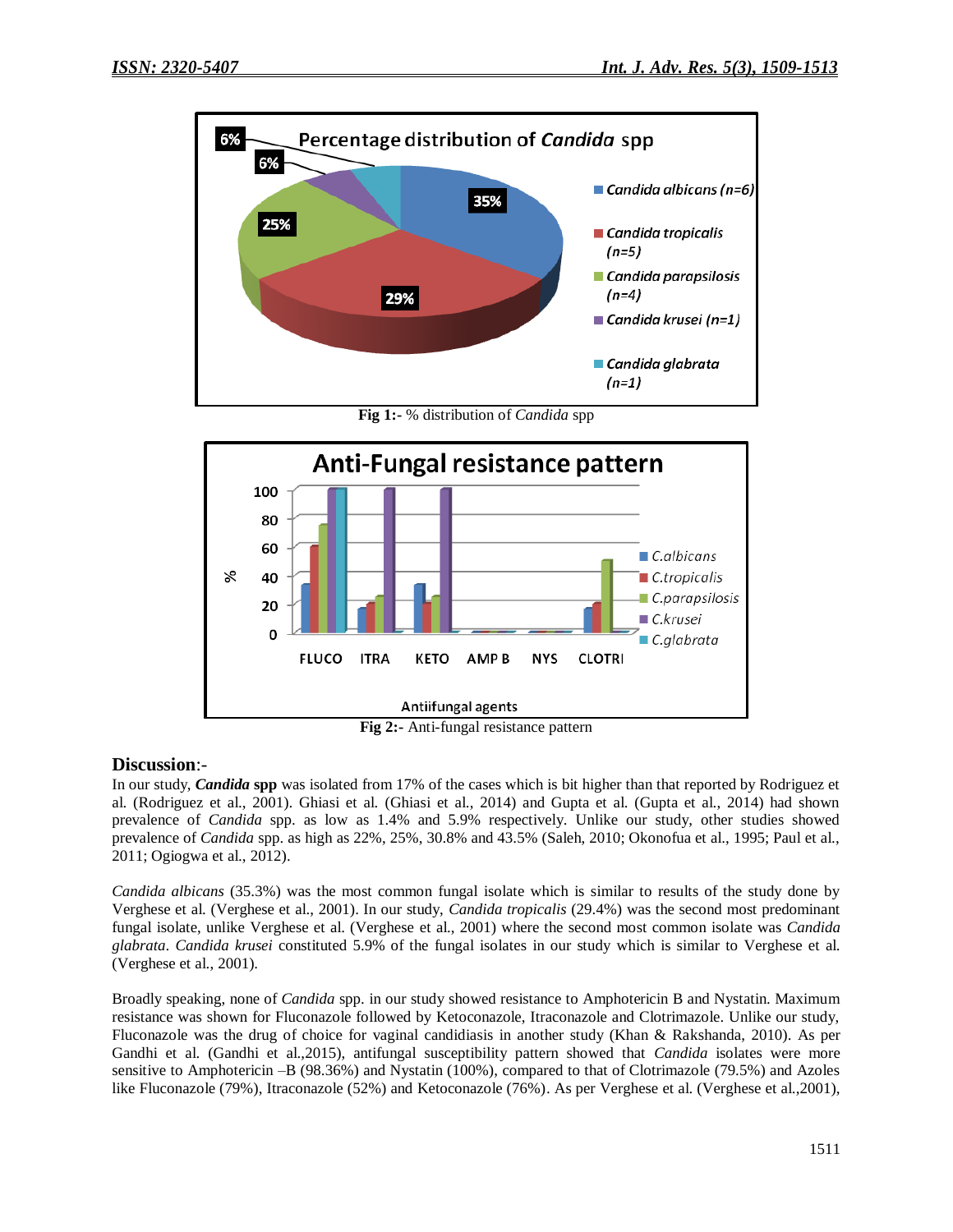16.7% *Candida* strains showed resistance to Fluconazole, 45.23% of the strains showed resistance to Itraconazole, 9.5% strains showed resistance to Nystatin while there was no resistance to Amphotericin B.

A comparative analysis of the resistance pattern of *Candida* species isolated in our study, for Fluconazole, Itraconazole, Ketoconazole and Clotrimazole are given Table 2-5 respectively.

| <b>Candida</b> species                                          | Our<br>study  | Gandhi<br>2015             | al.,<br>et     | Adeshji<br>2010    | et al.,                     | <b>Sachin</b><br><b>Santosh</b> , 2013 | <b>Salehei</b><br>al.,<br>&<br>et<br>2012 |  |
|-----------------------------------------------------------------|---------------|----------------------------|----------------|--------------------|-----------------------------|----------------------------------------|-------------------------------------------|--|
| C. albicans                                                     | 33.33         | 17                         |                | 84.6               |                             |                                        | 81.13                                     |  |
| C. tropicalis                                                   | 60            | 17                         |                | 66.7               |                             | 29.5                                   | 100                                       |  |
| C. parapsilosis                                                 | 75            | $\Omega$                   |                |                    |                             | 10                                     |                                           |  |
| C. krusei                                                       | 100           | 33                         |                | 100                |                             | 18.8                                   | 100                                       |  |
| C. glabrata                                                     | 100           | 15.70                      |                | 50                 |                             | 27.3                                   | 100                                       |  |
| Table 3:- Comparison of Resistance pattern (%) for Itraconazole |               |                            |                |                    |                             |                                        |                                           |  |
| <b>Candida</b> species                                          | Our           | Gandhi et al., 2015        |                | <b>Sachin</b>      |                             | &<br>Santosh,                          | Salehei et al., 2012                      |  |
|                                                                 | study         |                            |                |                    | 2013                        |                                        |                                           |  |
| C. albicans                                                     | 16.67         |                            | 13.50          |                    |                             |                                        | 15.09                                     |  |
| C. tropicalis                                                   | 20            |                            | 8.34           |                    | 9.8                         |                                        | $\overline{0}$                            |  |
| C. parapsilosis                                                 | 25            |                            | 16.66          |                    | 10                          |                                        |                                           |  |
| C. krusei                                                       | 100           |                            | 33.33          |                    | 21.9                        |                                        | $\Omega$                                  |  |
| C. glabrata                                                     | $\Omega$      |                            | 15.78          |                    | 12.7                        |                                        | $\mathbf{0}$                              |  |
| Table 4:- Comparison of Resistance pattern (%) for Ketoconazole |               |                            |                |                    |                             |                                        |                                           |  |
| <b>Candida</b> species                                          | Our           | Gandhi et al., 2015        |                |                    | <b>Sachin</b><br>& Santosh, |                                        | Salehei et al., 2012                      |  |
|                                                                 | study         |                            |                |                    | 2013                        |                                        |                                           |  |
| C. albicans                                                     | 33.33         |                            | 11             |                    |                             |                                        | 43.39                                     |  |
| C. tropicalis                                                   | 20            |                            | 17             |                    | 39.4                        |                                        | 25                                        |  |
| 25<br>C. parapsilosis                                           |               |                            | $\theta$       |                    | 10                          |                                        |                                           |  |
| C. krusei<br>100                                                |               |                            | 33.5           |                    | 25                          |                                        | $\Omega$                                  |  |
| C. glabrata                                                     | $\mathbf{0}$  |                            | $\overline{5}$ |                    | 13.7                        |                                        | 12.25                                     |  |
| Table 5:- Comparison of Resistance pattern (%) for Clotrimazole |               |                            |                |                    |                             |                                        |                                           |  |
| <b>Candida</b> species                                          |               | Our<br>Gandhi et al., 2015 |                | Ajitha & Maimoona, |                             | Salehei et al., 2012                   |                                           |  |
|                                                                 |               | study                      |                |                    | 2014                        |                                        |                                           |  |
| C. albicans                                                     |               | 16.67                      | 9              |                    | 20                          |                                        | 1.88                                      |  |
| C. tropicalis                                                   | 20            |                            | 17             |                    | 45.5                        |                                        | 50                                        |  |
| C. parapsilosis                                                 | 50            |                            | $\mathbf{0}$   |                    | 50                          |                                        | $\blacksquare$                            |  |
| C. krusei                                                       |               | $\boldsymbol{0}$<br>67     |                |                    |                             |                                        | $\boldsymbol{0}$                          |  |
| C. glabrata                                                     | 5<br>$\Omega$ |                            |                |                    | 33.3                        |                                        | $\mathbf{0}$                              |  |

**Table 2:-** Comparison of Resistance pattern (%) for **Fluconazole**

## **Conclusion:-**

There was more predominance of non albicans Candida in our study thereby showing a change in causative agent of vaginal candidiasis. *Candida* spp. isolated in our study were least resistant to Amphotericin B and Nystatin while showed maximum resistance to Fluconazole. As per reports from other studies, *Candida albicans* plays an important role in female infertility; hence infertile females should be routinely screened for vaginal candidiasis.

## **Acknowledgement:-**

We are thankful to all faculties and staff of Microbiology department and Obs. & Gynae. Department, for their continuous support in performing this study.

## **Copyright:-**

Only those articles should be submitted that have not been published in past anywhere (except in the form of an abstract or as part of a published lecture, or thesis) or have not been under consideration for publication anywhere. If the article is accepted for publication, author agrees to automatically handover all the copyrights to publisher.